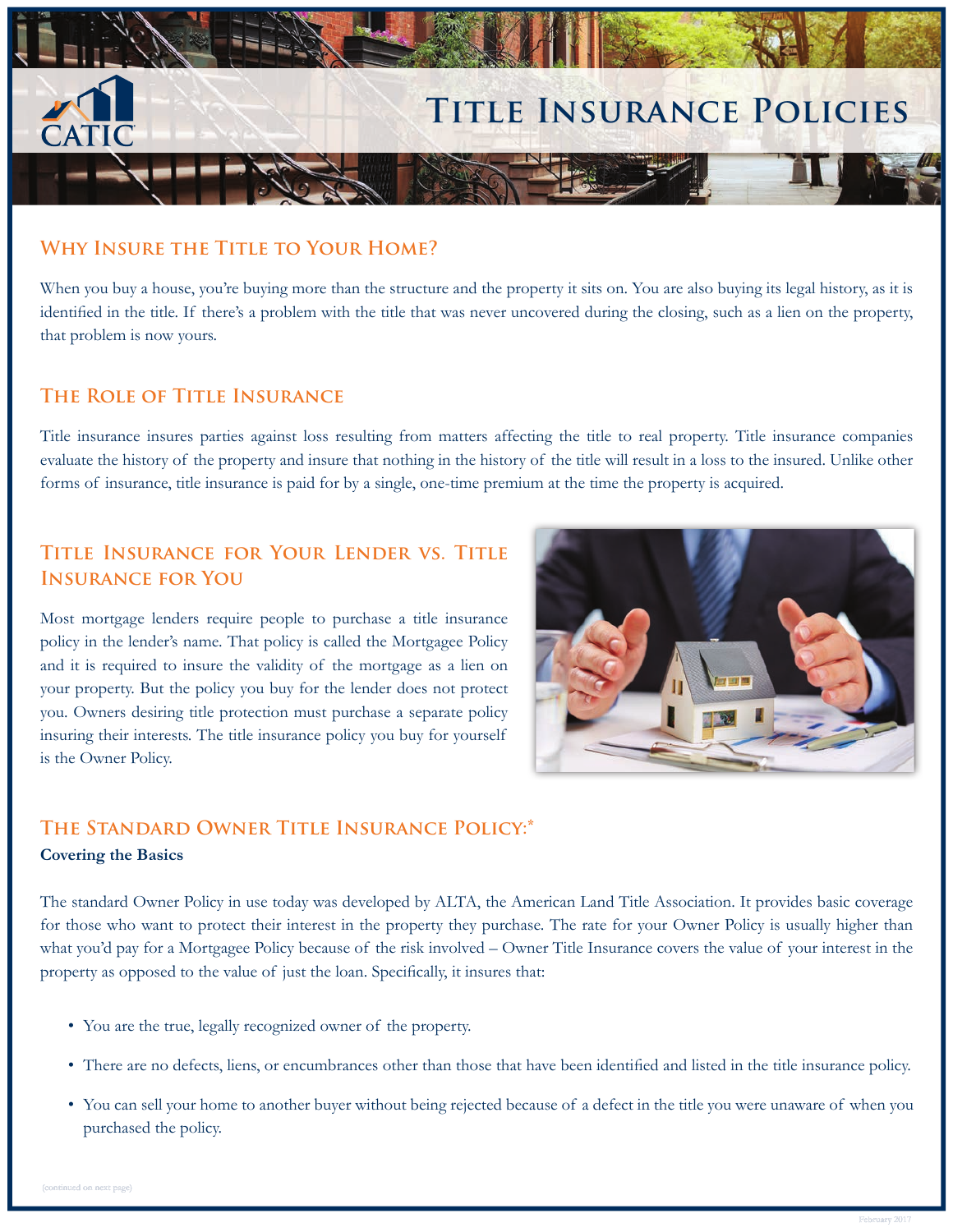#### **TITLE INSURANCE POLICIES** 2 OF 3

rd Owner Title Insurance Policy (continued from previous page)

- You have a legal right to access your property from a public street or a privately owned point of access.
- If your title is challenged, the insurer may defend your title. And costs, attorney's fees, and expenses associated with that defense will be covered by the insurer.
- A Standard Owner Policy also protects against a previously recorded violation of any public regulation, unless the notice of violation or enforcement is identified in the title insurance policy.
- The dollar amount of your coverage will automatically increase 10% each year for the first five years of its life without any additional cost to you.

The Owner Policy provides coverage not just for the time you own the property, but for as long as you might be liable to any future owner. If a new owner makes a legal claim against you within the coverage of your title insurance policy, you'd be covered for the same protections listed above.

That's an overview of the Standard Policy, but because owning real estate can expose you to a wide range of legal issues, an Expanded Protection Owner Policy is available as well.

## THE EXPANDED PROTECTION OWNER TITLE INSURANCE POLICY<sup>\*</sup>

#### **More Coverage for Owners of Improved Residential Property**

When you're purchasing a home, you have an additional option of purchasing an Expanded Protection Owner Policy. The Expanded Protection Owner Policy provides all of the coverage in the Standard Owner Policy but also provides coverage against loss if:

- Anyone makes an ownership claim based upon a forged deed after you buy the property.
- Someone else claims they have a right to your land, or can limit the way you use it, after you buy the property.
- You cannot use your house as a single-family residence.
- You do not have actual pedestrian and vehicular access to your property.
- Someone claims they own your land as a result of a violation of a recorded covenant or restriction that occurs before you acquire the property.
- You are prevented from obtaining a building permit to build an addition because of an existing violation of a subdivision law, or you are ordered to correct the violation.
- You are forced to remove a structure presently on your property because of an existing zoning violation, or you are ordered to correct the violation.
- You are forced to remove or remodel the existing home or another building on your land, because any portion of it was built without obtaining a necessary building permit.
- You are forced to remove an existing structure on your property because that structure encroaches onto your neighbor's land, into an easement or across a building set back line.